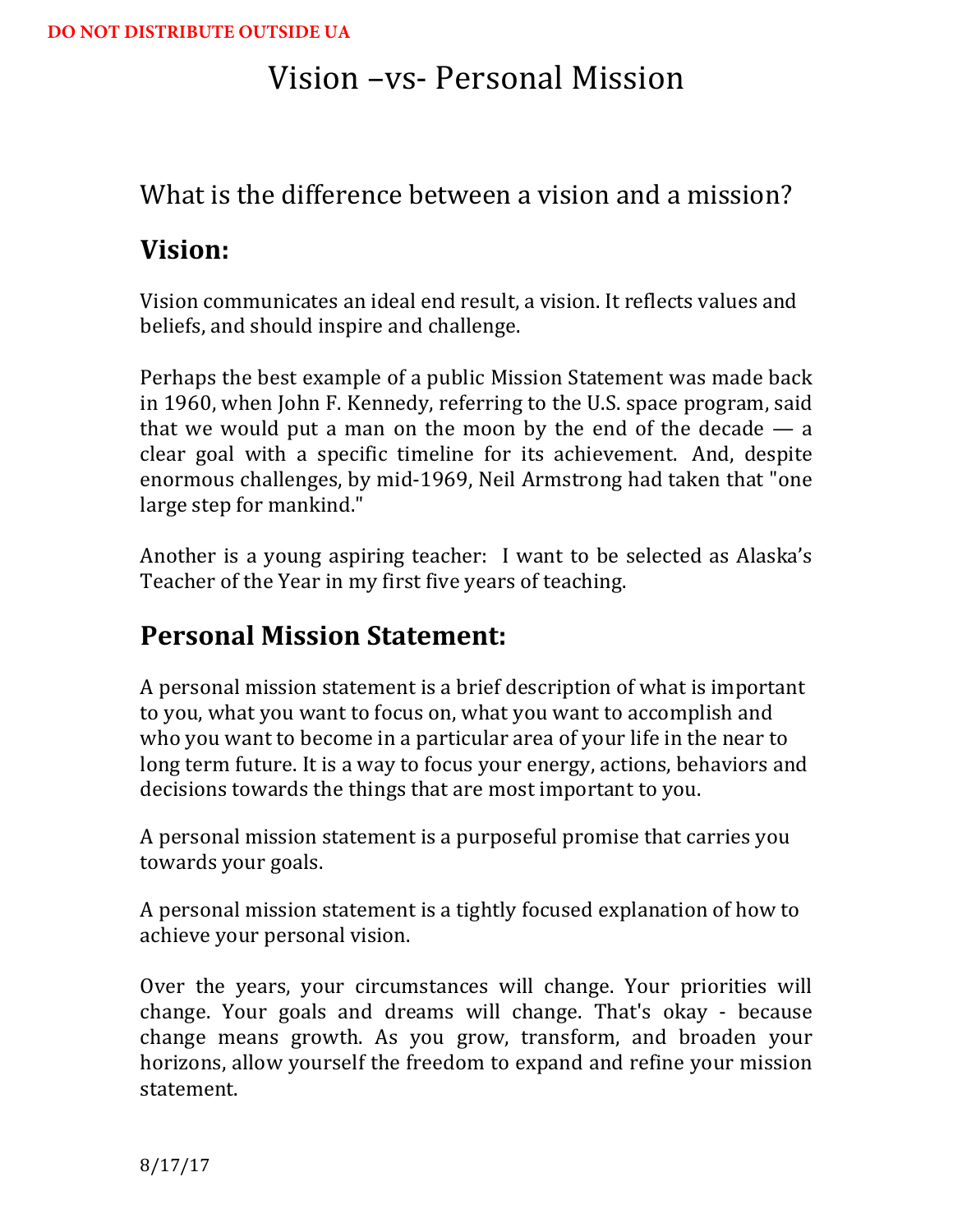### Personal Mission Statement Template

Feel free to combine these sentences in any way so that your personal mission statement reads as you would like it to. You may shorten it, change the order, add something…… you decide, it's your mission statement

"To ... [what you want to achieve, do or become] ... so that ... [reasons why it is important]. I will do this by ... [specific behaviors or actions you can use to get there]."

"I value (choose 1-3 values important to you) because ...[reasons why these values are important to you]. Accordingly, I will ...[what you can do to live by these values]."

"To develop and cultivate the qualities of …(2-3 values or character traits) ... that I admire in ...[an influential person in your life]... so that ...[why you want to develop these qualities]."

"To live each day with ...[choose one to three values or principles]... so that ...[what living by these values will give you]. I will do this by ...[specific behaviors you will use to live by these values]."

"To appreciate and enjoy ...[things you want to appreciate and enjoy more] by ...[what you can do to appreciate/enjoy these things]."

"To treasure above all else ...[most important things to you] by ...[what you can do to live your priorities]."

"To be known by ...[an important person/group]... as someone who is ...[qualities you want to have]...; by ...[some other person/group]... as someone who is ...[other qualities]...; ..."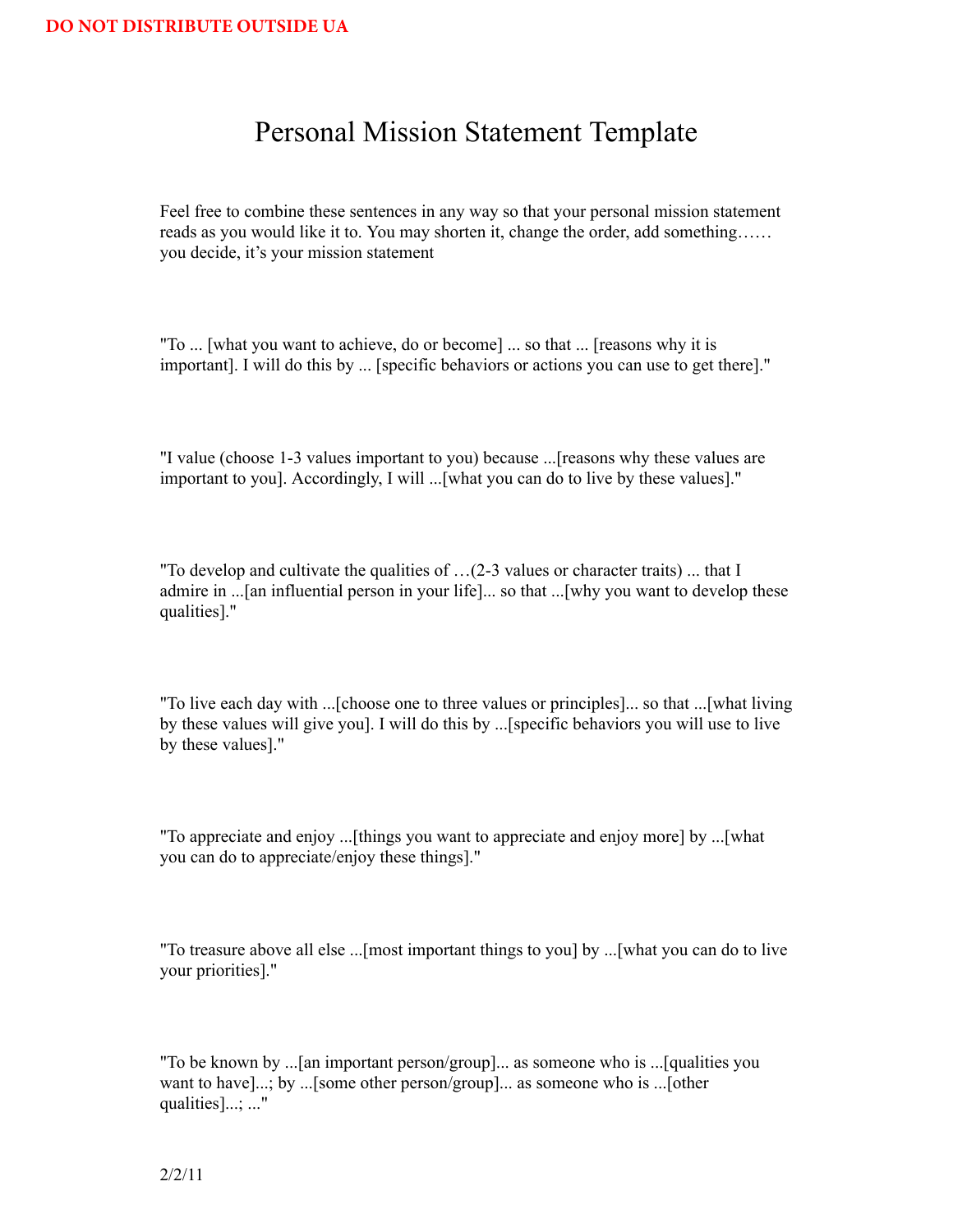## Elements of a Personal Mission Statement

Part One:

| To:                                        | What you want to achieve, do or become?                     |
|--------------------------------------------|-------------------------------------------------------------|
| So that:                                   | Why is this important to you?                               |
| I will do this by:                         | Specific behaviors or actions you plan to take to get there |
| Part Two:                                  |                                                             |
| I value:                                   | Choose 1-3 values important to you.                         |
| Because:                                   | Reasons why these values are important to you.              |
| Accordingly I will:                        | What you are doing (or can do) to live by these values.     |
| Part Three:                                |                                                             |
| To develop and cultivate the qualities of: | 2-3 values or character traits                              |
| That I admire in:                          | An influential person in your life                          |
| So that:                                   | Why you want to develop these qualities                     |
| Part Four:                                 |                                                             |
| To appreciate and enjoy:                   | Things you want to appreciate and enjoy more                |
| By:                                        | What you can do to appreciate/enjoy these things            |
| Part Five                                  |                                                             |
| To treasure above all else:                | Most important things to you                                |
| By:                                        | What you can do to live your priorities                     |
| Part Six:                                  |                                                             |
| To be known by:                            | An important person/group                                   |
| As someone who is:                         | Qualities you want to                                       |
| have                                       |                                                             |
| By:                                        | Some other person/group                                     |
| As someone who is:                         | Other qualities you want to                                 |
| have                                       |                                                             |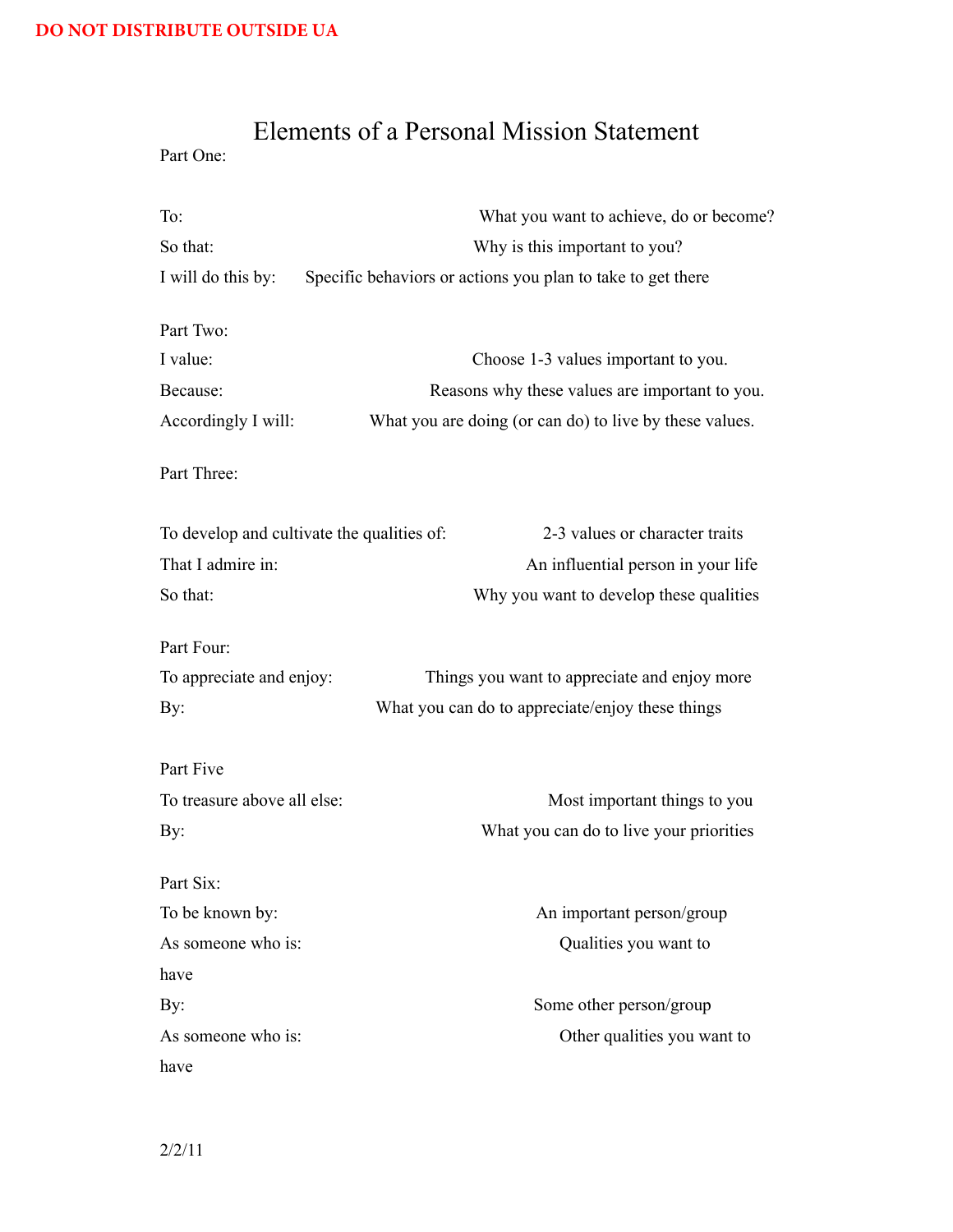#### **Values List**

Accomplishment Achievement Adventure Balance Beauty Belonging Challenge Change Charity Comfort Community Compassion Competence Competitiveness Control Cooperation **Creativity** Culture Democracy Diversity Loyalty Economic Stability Education Efficiency Environment Ethical Behavior Fairness Fame Family Freedom Friendship Fun Health Hobbies Honesty Honor Inclusiveness Independence Influence Inner Harmony Relationships Integrity Intellectual Status Intelligence Involvement Job Security Joy Knowledge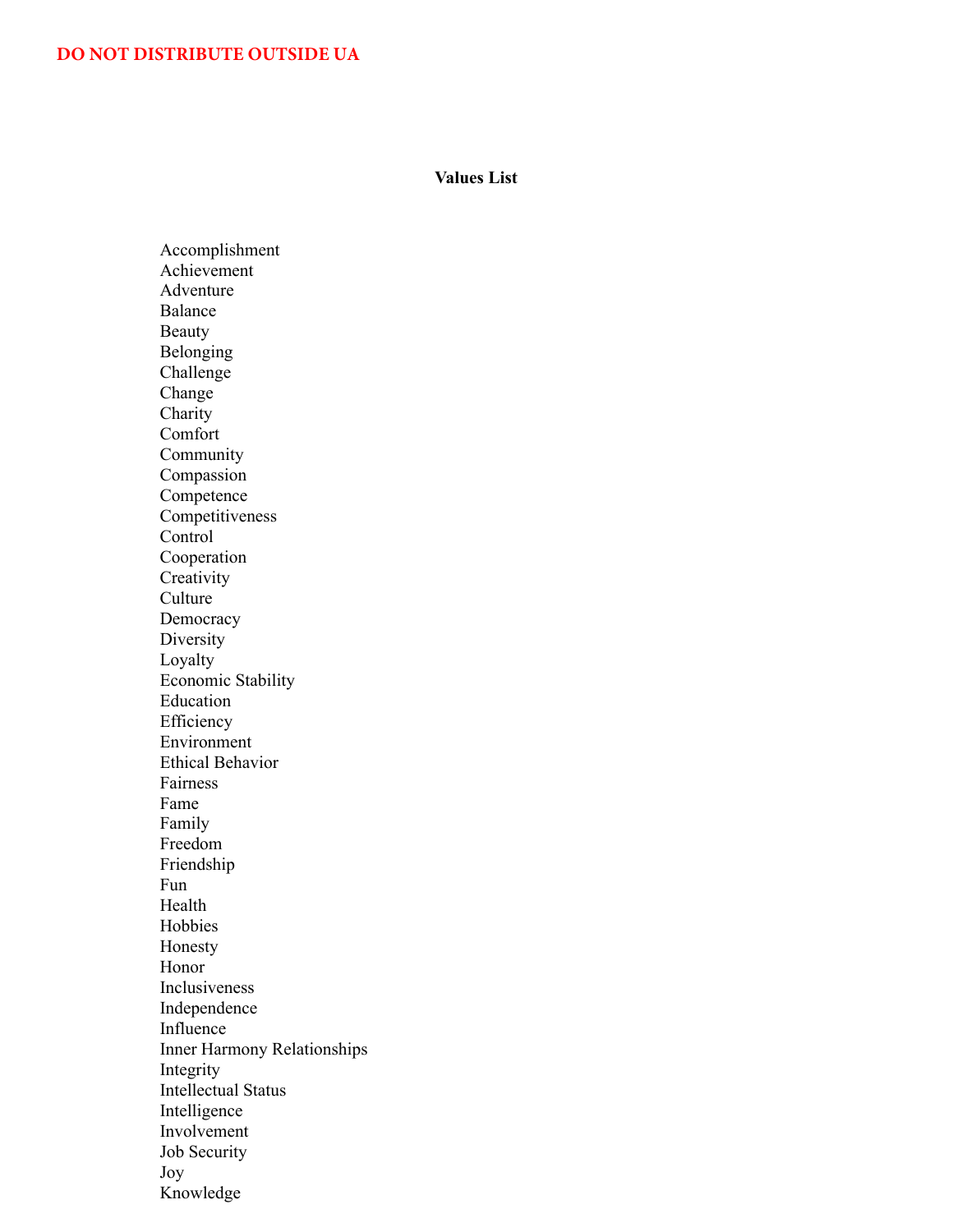Leadership Skills Learning Love Loyalty Money Nature New Experiences **Openness** Order **Originality** Peace Personal Development Power Prestige Privacy Professional Growth Public Service Purity Purpose Quality Recognition Respect Responsibility Security Self-awareness Self-esteem Self-respect Serenity Social Justice Spirituality **Stability** Status Team Work Time Tradition Trust Truth Vision Wealth Wisdom

Others:

**Circle your top 10 values from the list above.**

#### **Narrow down this list to your top 5 values. Record them below.**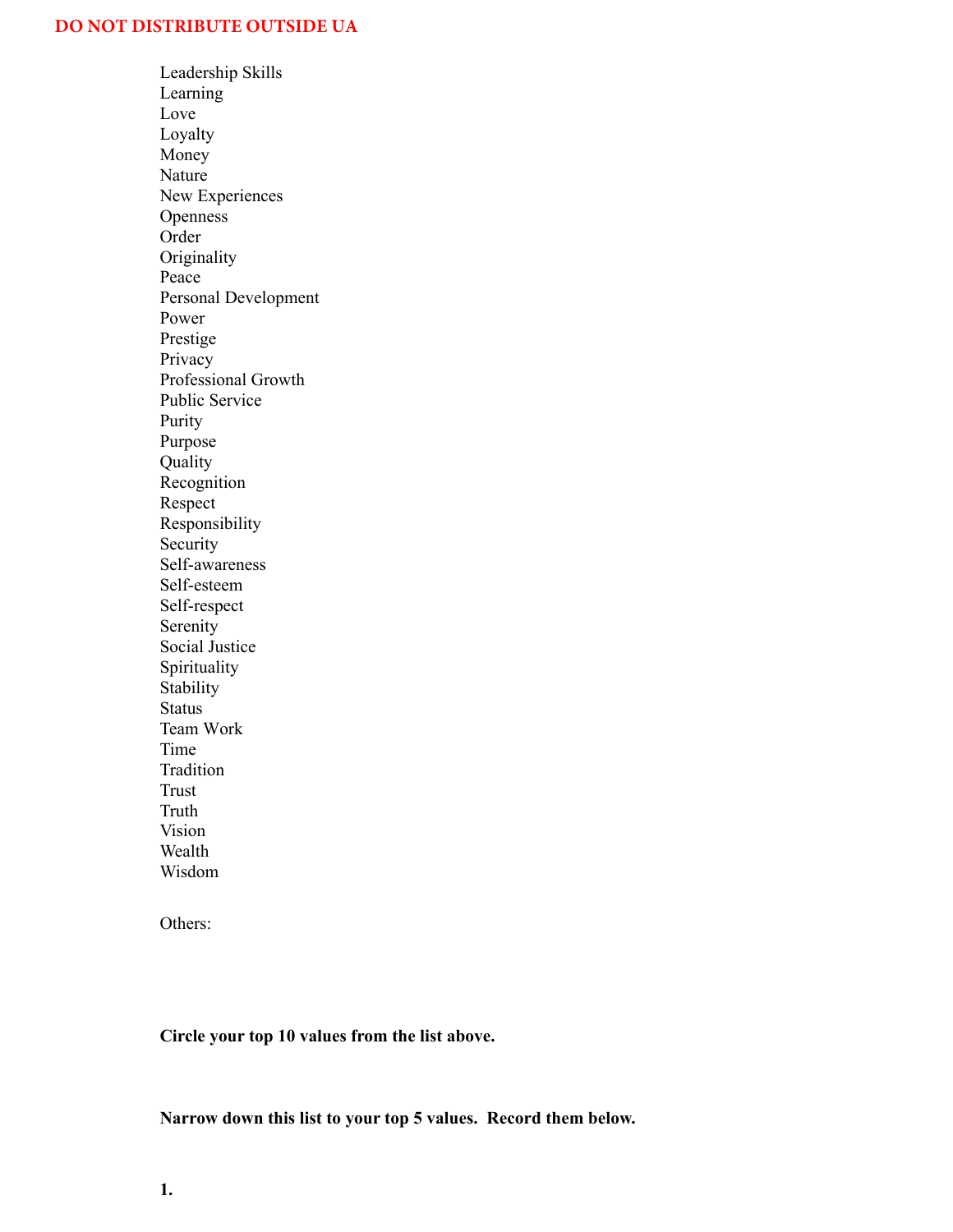- **2.**
- **3.**
- 
- **4.**
- **5**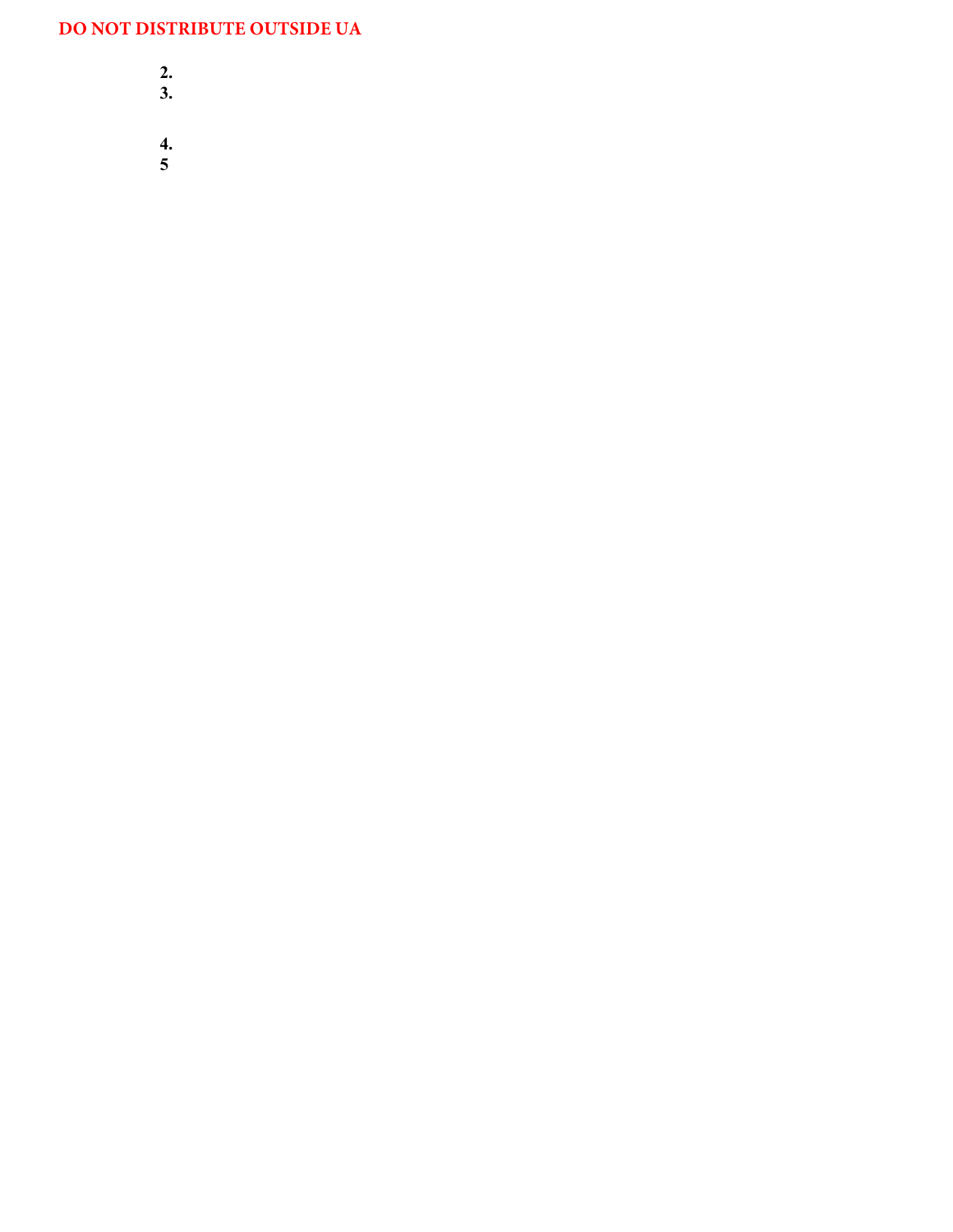### Vision Action Planning Worksheet

**"The victory of success is half won when one gains the habit of setting goals and achieving them. Even the most tedious chore will become endurable as you parade through each day convinced that every task, no matter how menial or boring, brings you closer to fulfilling your dreams."** 

**Og Mandino:** Author, *The Greatest Salesman in the World*.

Write a clear statement of your personal vision below:

What practical steps will you need to take to achieve your personal vision?

What obstacles or barriers may prevent you from achieving your personal vision?

What steps will you need to take to address these barriers?